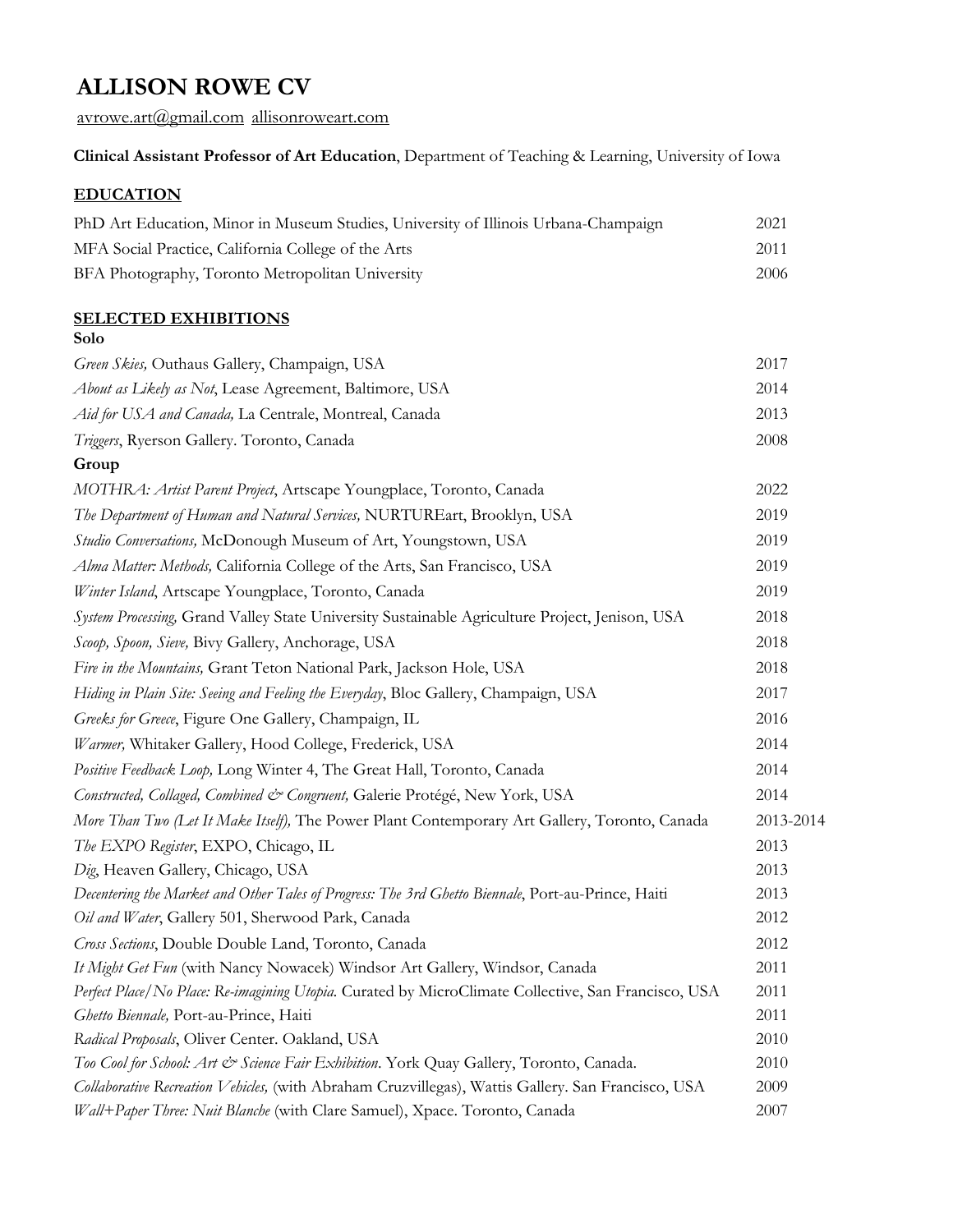# **PUBLIC AND COMMUNITY PROJECTS/EVENTS**

| How to Write Curriculum After all the Critical Race Theory Books Have Been Banned (with Tyler Denmead)<br>University of Bristol, Bristol, UK | 2022      |
|----------------------------------------------------------------------------------------------------------------------------------------------|-----------|
| Winter Fun Day, Artscape Gibraltar Point, Toronto, Canada                                                                                    | 2019      |
| Work Like a River, Yukon Riverside Arts Festival, Dawson, Canada                                                                             | 2017      |
| Line 9 Consultation Department, Jane's Walk, Toronto, Canada                                                                                 | 2015      |
| Big on Bloor Festival, Toronto, Canada                                                                                                       | 2014      |
| INTERsections: Contact Contemporary Music Festival, Toronto, Canada                                                                          | 2014      |
| DUMBO Arts Festival, Brooklyn, USA                                                                                                           | 2013      |
| <i>Nuit Blanche</i> , Ottawa, Canada                                                                                                         | 2013      |
| ARTNOW 2012, Toronto Outdoor Art Exhibition, Toronto, Canada                                                                                 | 2012      |
| Climate Change Emergency Platform Tree House, San Francisco, USA                                                                             | 2010-2011 |
| Tar Sands Exploration Station. Culture Days. Toronto, Canada                                                                                 | 2011      |

# **FELLOWSHIPS, GRANTS, & AWARDS**

| Social Sciences & Humanities Research Council of Canada Doctoral Fellowship                 | 2016-2020 |
|---------------------------------------------------------------------------------------------|-----------|
| Kate Neal Kinley Memorial Fellowship                                                        | 2017-2018 |
| Art Education Research Institute Graduate Research Award                                    | 2018      |
| Individual Artist Grant for Emerging Artists. Toronto Arts Council.                         | 2014      |
| Project Grant for Emerging Artists. Ontario Arts Council.                                   | 2014      |
| Exhibition Assistance Grant. Ontario Arts Council.                                          | 2013      |
| Exhibition Assistance Grant. Ontario Arts Council.                                          | 2012      |
| Travel Grant to Professionals in the Visual Arts. Canada Council for the Arts.              | 2011      |
| Fresh Ground, New Works: Harbourfront Centre's National Commissioning Program.              | 2010      |
| Center Student Grant Program, Center for Art & Public Life. California College of the Arts. | 2010      |

# **ARTIST RESIDENCIES**

| MOTHRA, Artscape Gibraltar Point, ON, Canada                                 | 2022        |
|------------------------------------------------------------------------------|-------------|
| MOTHRA, Artscape Gibraltar Point, ON, Canada                                 | 2020        |
| Winter Island Artist Project Residency, Artscape Gibraltar Point, ON, Canada | 2019        |
| Post-Arctic Residency, Rockefeller Brothers Foundation, Pocantico, NY, USA   | 2015        |
| The Arctic Circle, International Territory of Svalbard, Norway               | 2014        |
| Vermont Studio Center, Johnson, VT, USA                                      | 2013        |
| ACRE Artist Residency, Steuben, WI, USA                                      | 2013 & 2012 |
|                                                                              |             |

## **CURATORIAL PRACTICE**

| <i>State of the Field</i> , Ana Mendieta Gallery, Iowa City, IA | 2022      |
|-----------------------------------------------------------------|-----------|
| Land Grant, Krannert Art Museum, Champaign, IL                  | 2016-2017 |
| Greeks for Greece, Figure One, Champaign, IL                    | 2016      |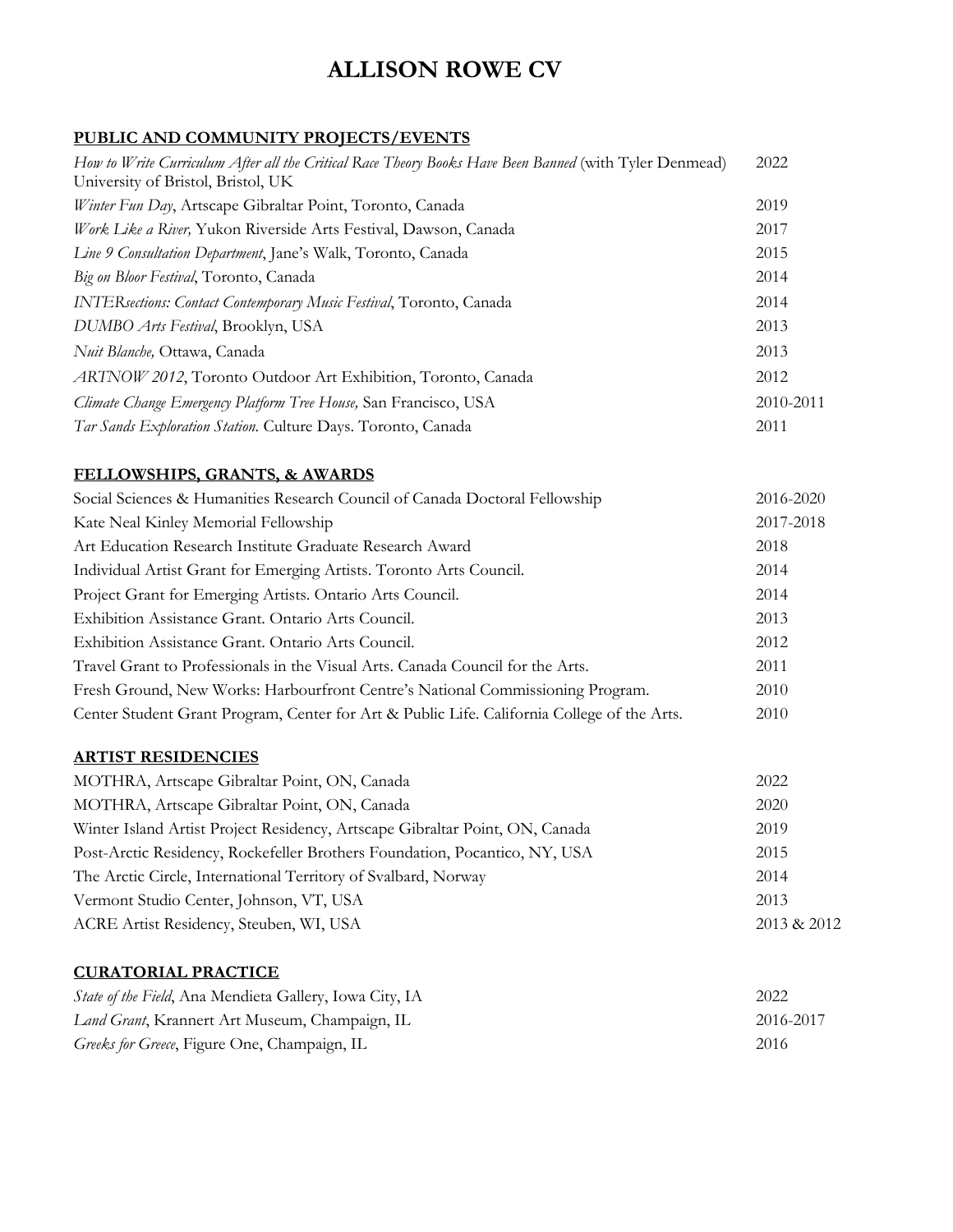# **INVITED ARTIST TALKS**

| Creative Critical Practices for the Anthropocene (with E Magrane). University of Pittsburgh.           | 2022 |
|--------------------------------------------------------------------------------------------------------|------|
| Sunday Scene. The Power Plant Contemporary Art Gallery.                                                | 2014 |
| The Whole Ball Works. (with Brian Conley) Mildred's Lane Artist Residency.                             | 2010 |
| World War Three? (with A. Smith's <i>Arts and Skills Service</i> ) San Francisco Museum of Modern Art. | 2009 |

## **PUBLICATIONS**

### **Book Chapters**

Rowe, A. (2017). The Tar Sands Exploration Station: A Self-Directed Artist Residency. In S. Wilson & I. Szeman (Eds.), *Petrocultures: Oil, Energy, Culture Volume 1: Cultures of Oil*. Montreal: McGill University Press.

Rowe, A., & Vogel, R. (2013). Writing as Socially Engaged Practice. In Broken City Lab (Ed.), *1W3KND: On Social Practice and Collaboration, 48 Hours at a Time* (pp. 30–34). Windsor: Broken City Lab.

Rowe, A. (2011). Landscape of a Boomtown. In R. Gomez, M. Pasternak, & C. Thornton (Eds.), *The Guide to the New Universe* (pp. 233–238). San Francisco: Practice & Practice.

Rowe, A. (2010). Mapping the Coast. In A. Rowe, A. M. Whitehead, A. Wang, & L. McCabe (Eds.), *After Words: Writings on Voice* (pp. 204–215). San Francisco: Practice & Practice.

#### **Journal Articles**

Bralower, A., & Rowe, A. (2019). Land grant: Complicating institutional legacies. *Shift: Graduate Journal of Visual and Material Culture*: Blood and Earth and Soil, (11). shiftjournal.org/issue-11/bralower-rowe/

Rowe, A. (2019). Tag yourself: Relation as practice. *Visual Arts Research*. Vol. 45, (1).

Rowe, A. (2019). Ethnography, socially engaged art and a preponderance of dogs: A researcher's attempt to get a new perspective. *Social Forms of Art (SoFA) Journal:* Vol. 2. Portland State University. psusocialpractice.org/ethnographysocially-engaged-art-and-a-preponderance-of-dogs/

Rowe, A. (2018). "Socially Engaged Art at the Reimagined 21st Century Museum: An Emerging Conceptual Framework," *Marilyn Zurmuehlen Working Papers in Art Education*: Vol. 2018, Article 6. doi.org/10.17077/2326- 7070.1511

## **Commentaries and Exhibition Catalogues**

Rowe, A. (2019) The Case for Antagonism in Socially Engaged, Arts-Based Research. *Studies in Art Education.* doi.org/10.1080/00393541.2019.1633511

Rowe, A. (2018) Everything is Becoming Something Else. *System Processing Exhibition Catalogue.* Jenison: Grand Valley State University.

## **CONFERENCE PARTICIPATION**

#### **Panels Organized**

*In the Pandemic & Beyond: Socially Engaged Art & Care*. University of Iowa Art Education and Museum Studies Programs. Online. February 4, 2022.

*Public, Community, and Audience: Labor and Care in Socially Engaged Art Practices.* College Art Association Annual Conference. February 12-15, 2020.

*The Pedagogical Possibilities of Pluriversal Thinking in Art & Design Education*. Curriculum and Pedagogy Group Conference. Online. October 21-24, 2020.

*What Do You Show When There's Nothing to Show? Social Practice and the Gallery.* College Art Association Annual Conference. February 13-16, 2019.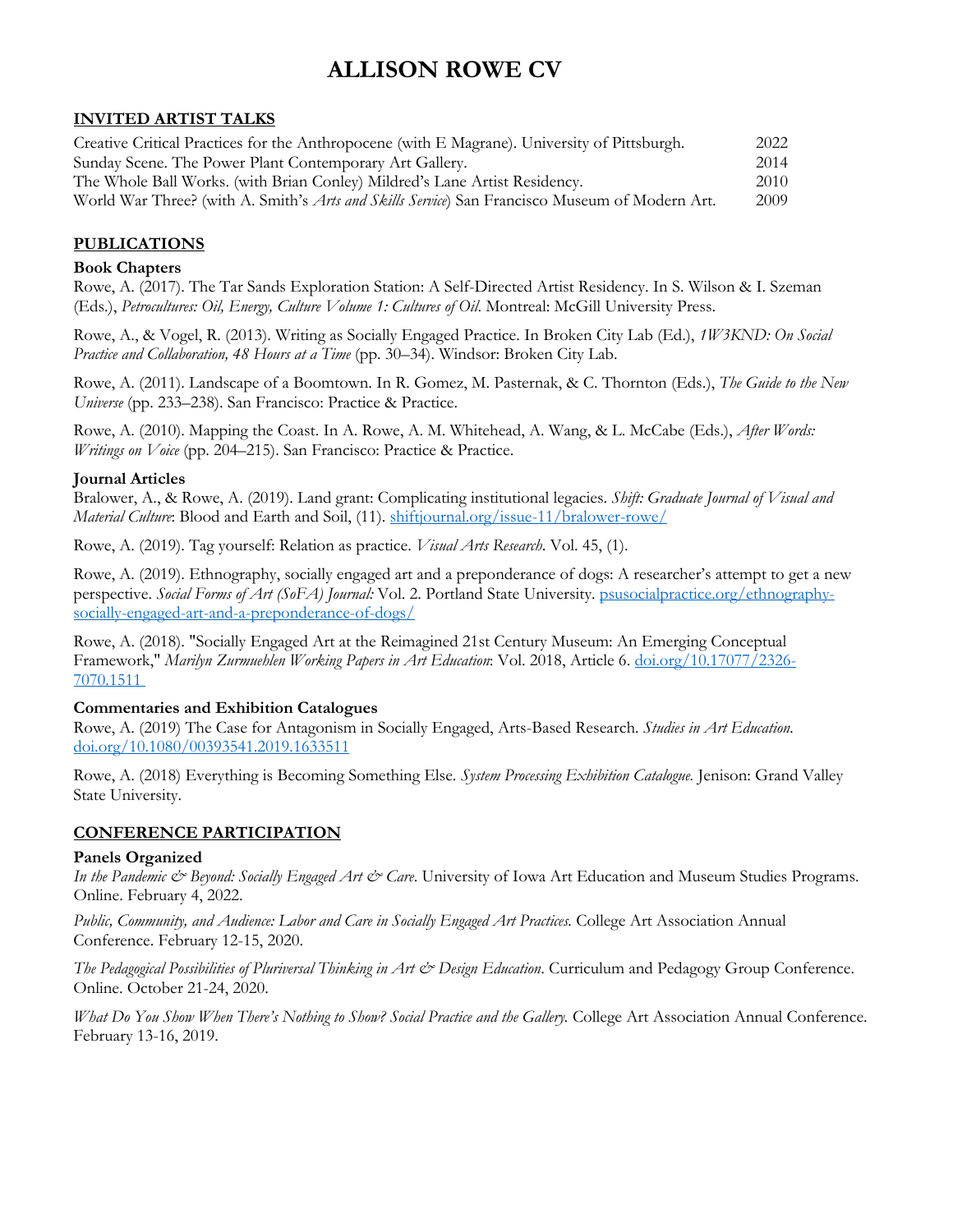## **Papers Presented**

*The Social Throughout: A Multisted Ethnographic Case Study of Socially Engaged Art.* Art Education Research Institute Symposium. University of Georgia, October 27-29, 2022.

*Three Pieces of Tinfoil.* What happens at the intersection of conceptual art and teaching? National Art Education Association National Convention. New York, NY, March 2-5, 2022.

*Reconceptualizing Process as Research in Community Engaged Art*. National Art Education Association Research Preconvention. New York, NY, February 12, 2022.

*Generating New Knowledges Through Socially Engaged Art*. Curriculum and Pedagogy Group Conference. Online, October 21-24, 2020.

*Centering Joy in Multi-Organization Children's Community Art Projects*. National Art Education Association National Convention. Minneapolis, MN, March 26-28, 2020. (Conference Cancelled)

*Not a Snow Fort: Generating new knowledge through socially engaged art pedagogy and research.* Knowledge is a Verb: The Craft of Creative Research. College Art Association Annual Conference. Chicago, IL. February 12-15, 2020.

*Land Grant: Mining the University.* Redefining University the University Art Gallery. College Art Association Annual Conference. February 13-16, 2019.

*Land Grant: Complicating Institutional Legacies.* Radical Museums? Challenging Museums in the Current Moment. Universities Art Association of Canada Conference. University of Waterloo. October 25-27, 2018.

*Method Follows Form: Studying Socially Engaged Art Using Ethnographic Case Study.* Art Education Research Institute Symposium. Northern Illinois University. Northern Illinois University, September 13-15, 2018.

*Strengthening Communities: Native American Artists, Social Engagement and Museums.* Open Engagement: SUSTAINABILITY. Queen's Museum. May 11-13, 2018.

*Art and Antagonism: Negotiating the ethics of discomfort in the classroom*. National Art Education Association National Convention. Seattle, WA, March 22-24, 2018.

*I Move Heart and Large Objects* (with Dulcee Boehm). Open Engagement: Justice. University of Illinois at Chicago. April  $21 - 23$ , 2017.

*Greeks for Greece.* The 4th International Association for Visual Culture Biennial Conference. Boston University. September 29 – October 1, 2016.

*Art and Antagonism: Negotiating the ethics of discomfort in the classroom*. Ethics out of the box: examining ethical issues in art and design research, OCAD University. May 25, 2016.

*Tar Sand and a Camper Van: A Journey to Becoming Public Space*. ASAP/7, Clemson University. September 23 – 27, 2015.

*Deregulated Motivation: The Instrumentalization of Social Practices*. Unruly Engagements, Cleveland Institute of Art. November  $6 - 8$ , 2014.

*Aid for USA and Canada.* Open Engagement, Portland State University. May 17 – 19, 2013.

*Tar Sand and a Camper Van- An Artistic Investigation into Canadian Visual Culture and Self-Consumption.* Petrocultures: Oil, Energy, Culture, University of Alberta. September 6-9, 2012.

*Why Care About Canada*? Contemporary Connections. Cranbrook Academy. January 29, 2011.